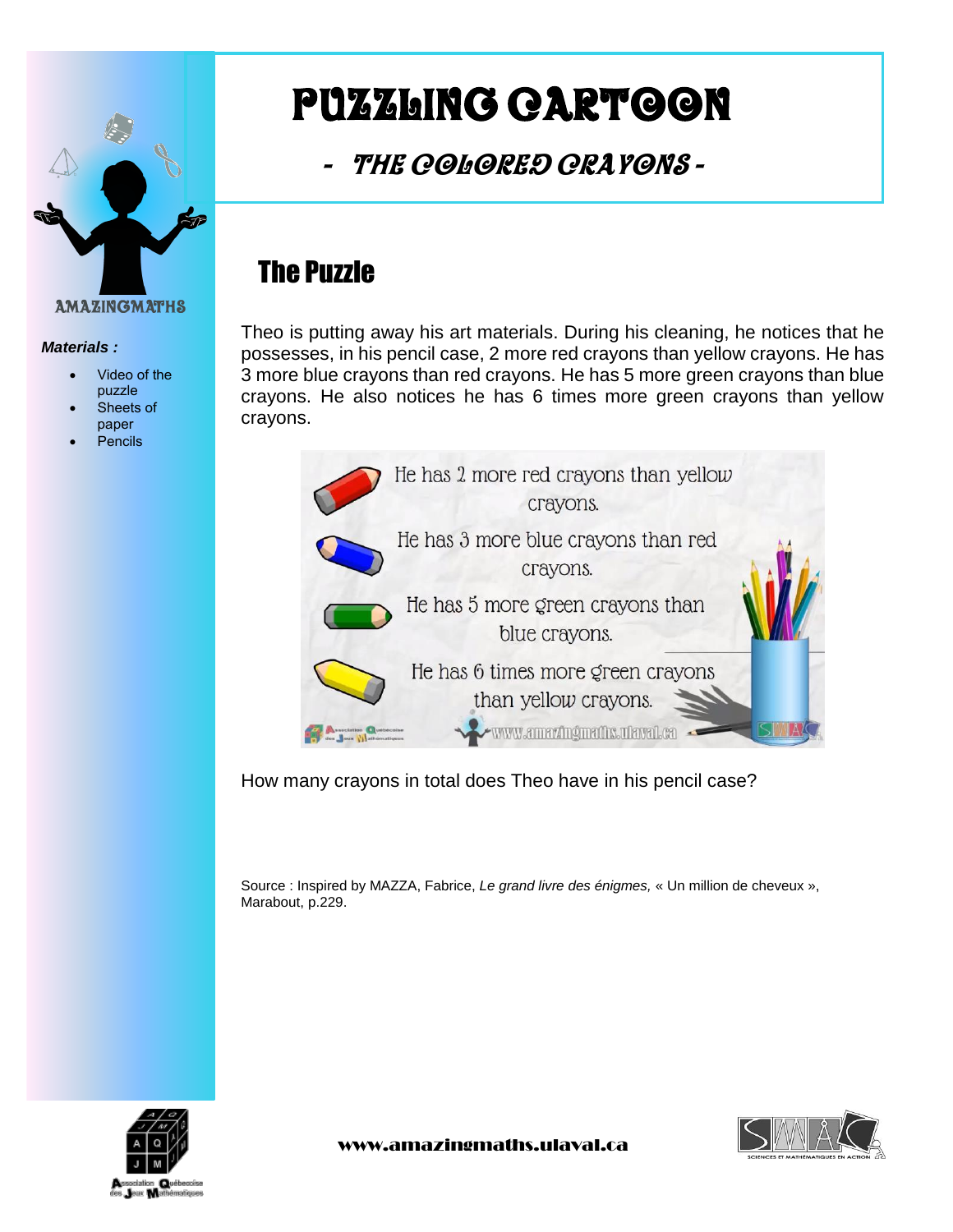

## Puzzle Solution



#### **The answer:**

Theo has 25 crayons in his pencil case.

## **Possible solution:**

Since the number of crayons of each colour is unknown, let's ask:

- $R :=$  number of red crayons,
- $B :=$  number of blue crayons,
- $G :=$  number of green crayons,
- $Y :=$  number of yellow crayons.

With the information "*there are 2 more red crayons than yellow crayons"*, we can write the following equation:

 $R = Y + 2.$ 

With the information "*there 3 more blue crayons than red crayons"*, we can write the following equation:

$$
B = R + 3.
$$

With the information "*there are 5 more green crayons than blue crayons*", we can write the following equation:

$$
G = B + 5.
$$

With the information "*there are 6 times more green crayons than yellow crayons"*, we can write the following equation:

$$
6 \times Y = G.
$$

Since each equation has 2 unknown quantities, it is possible to isolate one of the unknown quantities and replace it by the other.

For example, let's take the equation  $6 \times Y = G$ .

Our goal will be to isolate the variable *Y*. We simply need to replace the variable *G* in this equation. We know that  $G = B + 5$ . We then obtain  $6 \times Y = B + 5$ .

Next, to isolate the variable Y, we want to replace B. We know that:

 $B = R + 3$ . So, we obtain  $6 \times Y = (R + 3) + 5$ .

To isolate Y, we now need to replace R. With the previous pieces of information, we know that  $R = Y + 2$ . We then obtain  $6 \times Y = ((Y + 2) + 3) + 5$ .

Finally, we obtain an equation with one unknown:  $6 \times Y = Y + 2 + 3 + 5$ .

We simply shorten this equation and solve it:

$$
6 \times Y = Y + 2 + 3 + 5
$$
  
\n
$$
\Rightarrow 6 \times Y = Y + 10
$$
  
\n
$$
\Rightarrow 5 \times Y = 10
$$
  
\n
$$
\Rightarrow Y = 2
$$